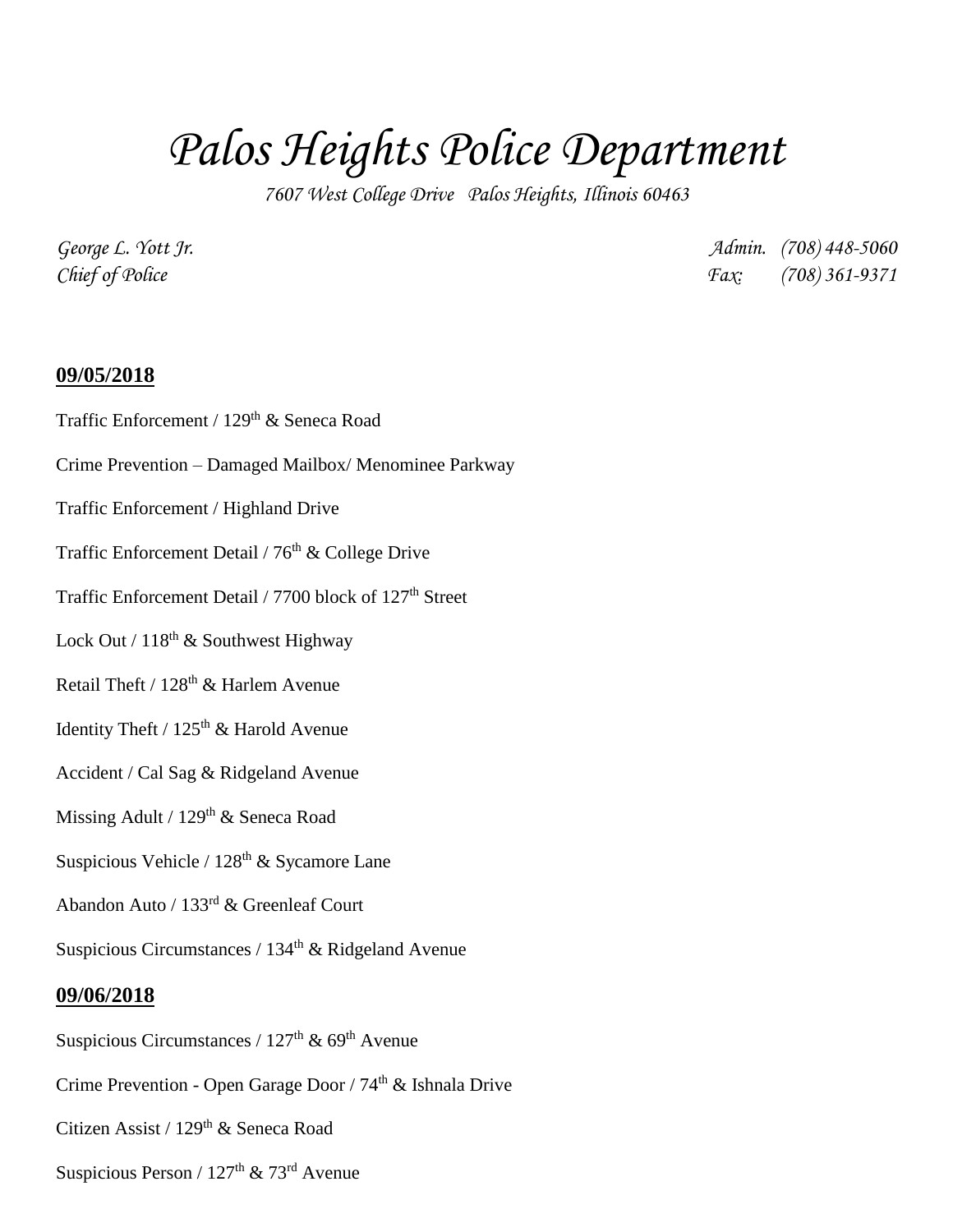Traffic Enforcement Detail /  $76<sup>th</sup>$  & College Drive

- Retail Theft / 128<sup>th</sup> & Harlem Avenue
- Motorist Assist / 127<sup>th</sup> & Harlem Avenue
- Accident /  $122<sup>nd</sup>$  &  $80<sup>th</sup>$  Avenue
- Disturbance / 121<sup>st</sup> & Ridgeland Avenue
- Accident / Cheyenne Drive & Onekema Drive
- Citizen Assist / 122nd & Flambeau Drive

## **09/07/2018**

- In State Warrant /  $76<sup>th</sup>$  & College Drive
- Road Obstruction / Oak Park & College Drive
- Found Property / 72nd & Kiowa Lane
- Fraud / 124th & Natchez Avenue
- Citizen Assist / 6600 block of  $127<sup>th</sup>$  Street
- Theft Over  $$500.00 / 117<sup>th</sup>$  & Southwest Highway
- Road Obstruction /  $131<sup>st</sup>$  & Cypress
- Citizen Assist /  $122<sup>nd</sup>$  &  $80<sup>th</sup>$  Avenue
- Theft Under \$500.00 / Cedar Creek Court

### **09/08/2018**

- Citizen Assist / Palos Ball Park
- Citizen Assist /  $124^{\text{th}}$  &  $69^{\text{th}}$  Avenue
- Accident / 7100 block of 127<sup>th</sup> Street

### **09/09/2018**

- Speeding Autos / Ridgeland Avenue & College Drive Motorist Assist / 128<sup>th</sup> & Harlem Avenue Nuisance Telephone Calls /  $130<sup>th</sup>$  &  $71<sup>st</sup>$  Avenue
- Abandon Auto /  $124^{\text{th}}$  &  $76^{\text{th}}$  Avenue